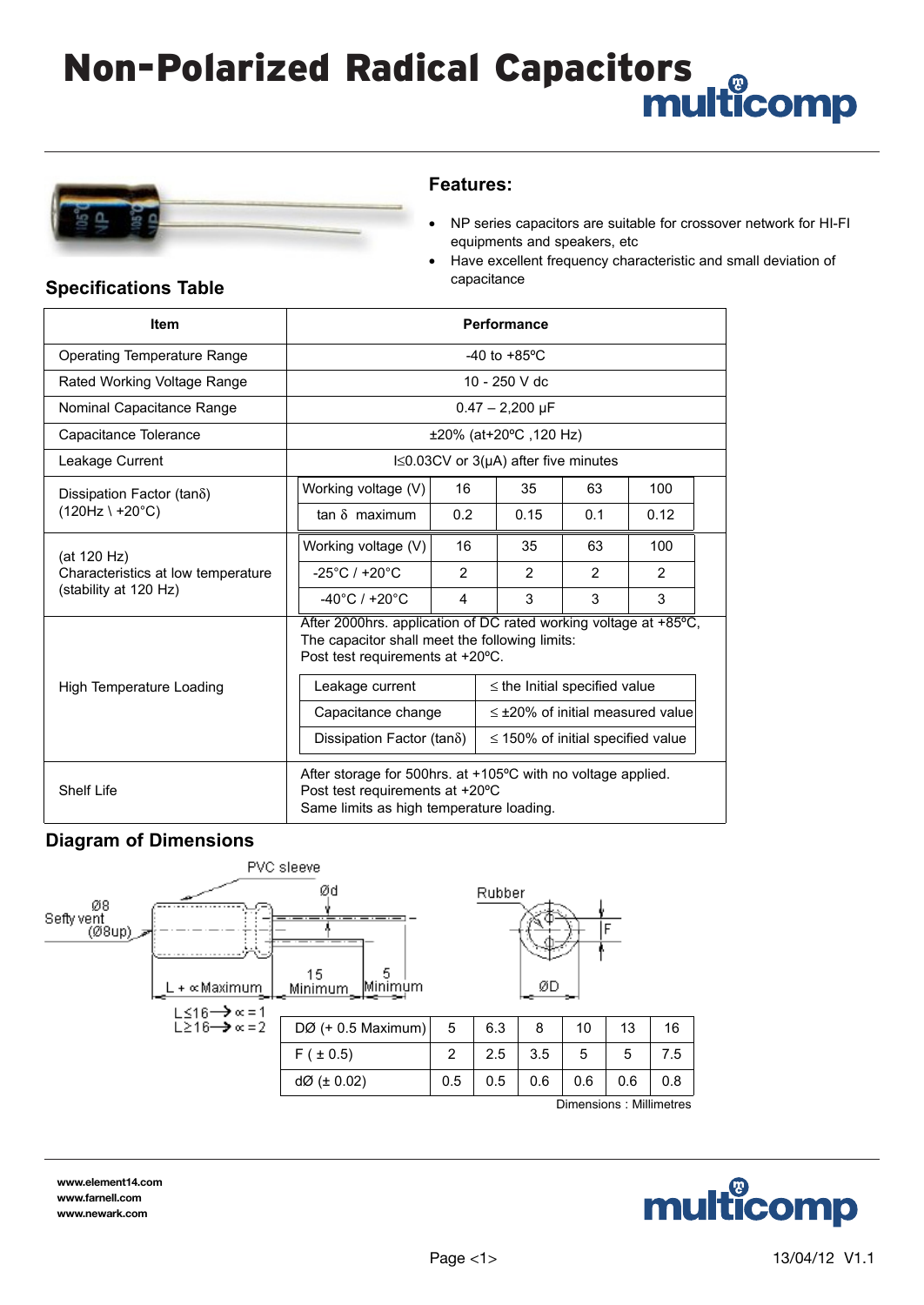# Non-Polarized Radical Capacitors

### **Case Size Table**

**Ø D × L (mm)**

| W.V.<br>(SV)<br>μF | 16<br>(20)       | 35<br>(44)      | 63<br>(79)       | 100<br>(125)    |
|--------------------|------------------|-----------------|------------------|-----------------|
| 0.47               |                  | $5 \times 11$   | $5 \times 11$    | $5 \times 11$   |
| $\mathbf{1}$       |                  |                 |                  |                 |
| 2.2                |                  |                 |                  | $6.3 \times 11$ |
| 3.3                | $5 \times 11$    |                 |                  |                 |
| 4.7                |                  |                 | $6.3 \times 11$  |                 |
| 10                 |                  |                 |                  | $8 \times 11.5$ |
| 22                 |                  | $6.3 \times 11$ | $8 \times 11.5$  | $10 \times 16$  |
| 33                 |                  |                 | $10 \times 12.5$ | $13 \times 21$  |
| 47                 | $6.3 \times 11$  | $8 \times 11.5$ | $10 \times 16$   |                 |
| 100                | $8 \times 11.5$  | $10 \times 16$  | $13 \times 21$   | $16 \times 26$  |
| 220                | $10 \times 12.5$ | $13 \times 21$  | $16 \times 26$   |                 |
| 330                | $10 \times 16$   |                 |                  |                 |
| 470                | $10 \times 20$   | $13 \times 26$  | -                |                 |
| 1,000              | $13 \times 26$   |                 | -                |                 |
| 2,200              |                  |                 | -                | -               |

### **Permissible Ripple Current**

Maximum ripple current: mA (rms) (at 85°C 120 Hz)

| WW(SV)<br>μF | 16<br>(20) | 35<br>(44) | 63<br>(79) | 100<br>(125)             |
|--------------|------------|------------|------------|--------------------------|
| 0.47         | 10         | 10         | 13         | 15                       |
| 1            | 15         | 15         | 19         | 19                       |
| 2.2          | 20         | 20         | 25         | 25                       |
| 3.3          | $30\,$     |            | 30         | 35                       |
| 4.7          |            | 30         | 35         | 40                       |
| 10           | 40         | 40         | 55         | 70                       |
| 22           | 55         | 70         | 90         | 135                      |
| 33           | 70         | 100        | 135        | 220                      |
| 47           | 95         | 120        | 180        | 240                      |
| 100          | 160        | 230        | 320        | 425                      |
| 220          | 275        | 410        | 575        | $\overline{\phantom{0}}$ |
| 330          | 375        | 505        |            |                          |
| 470          | 485        | 655        |            |                          |
| 1,000        | 855        |            |            |                          |
| 2,200        | -          | -          |            |                          |